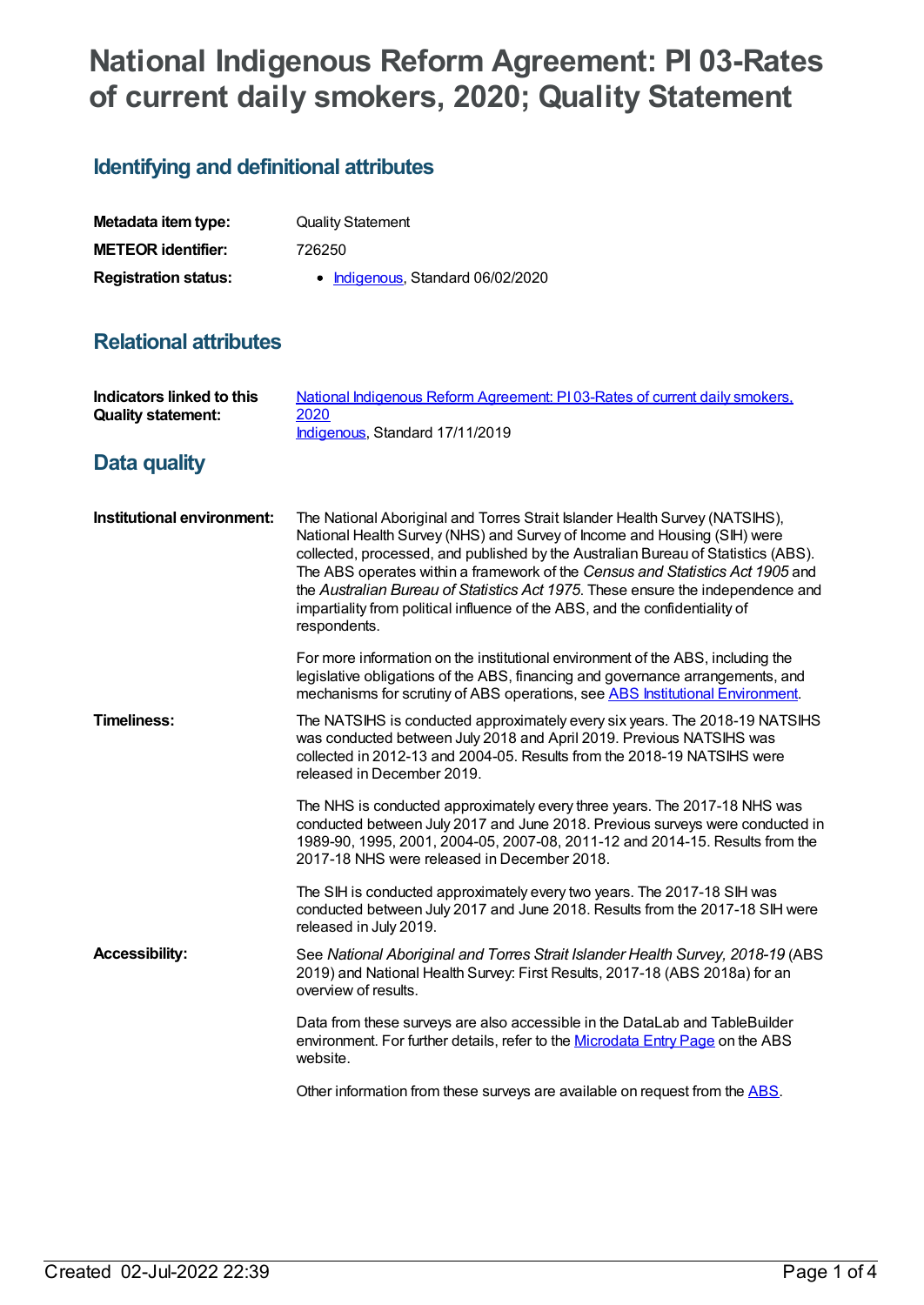**Interpretability:** Information to aid interpretation of the data is available from the:

- *National [Aboriginal](https://www.abs.gov.au/ausstats/abs@.nsf/mf/4715.0) and Torres Strait Islander Health Survey, 2018-19*(ABS 2019)
- [Household](https://www.abs.gov.au/ausstats/abs@.nsf/mf/6523.0) Income and Wealth, Australia, 2017-18 (ABS 2018c)
- Survey of Income and Housing, User Guide, [Australia,](https://www.abs.gov.au/ausstats/abs@.nsf/mf/6553.0) 2017-18 (ABS 2018d)
- *[National](http://www.abs.gov.au/ausstats/abs@.nsf/lookup/4364.0.55.001main+features100012014-15) Health Survey: First Results, [2017-18](https://www.abs.gov.au/ausstats/abs@.nsf/mf/4364.0.55.001)*(ABS 2018a)
- *[National](https://www.abs.gov.au/ausstats/abs@.nsf/mf/4363.0) Health Survey: Users' Guide, 2017-18* (ABS 2018b)

available on the ABS website.

Many health-related issues are closely associated with age, therefore data for this indicator have been age-standardised to the 2001 total Australian population to account for differences in the age structures of the states and territories and Indigenous and non-Indigenous populations. Age-standardised rates should be used to assess the relative differences between groups, not to infer the rates that actually exist in the population.

**Relevance:** The 2018-19 NATSIHS, 2017-18 NHS and 2017-18 SIH collected self-reported information on smoker status from persons aged 15 years and over. This refers to the smoking of tobacco, including manufactured (packet) cigarettes, roll-your-own cigarettes, cigars and pipes, but excluding chewing tobacco and smoking of nontobacco products. The 'current daily smoker' category includes respondents who reported at the time of interview that they regularly smoked one or more cigarettes, cigars or pipes per day.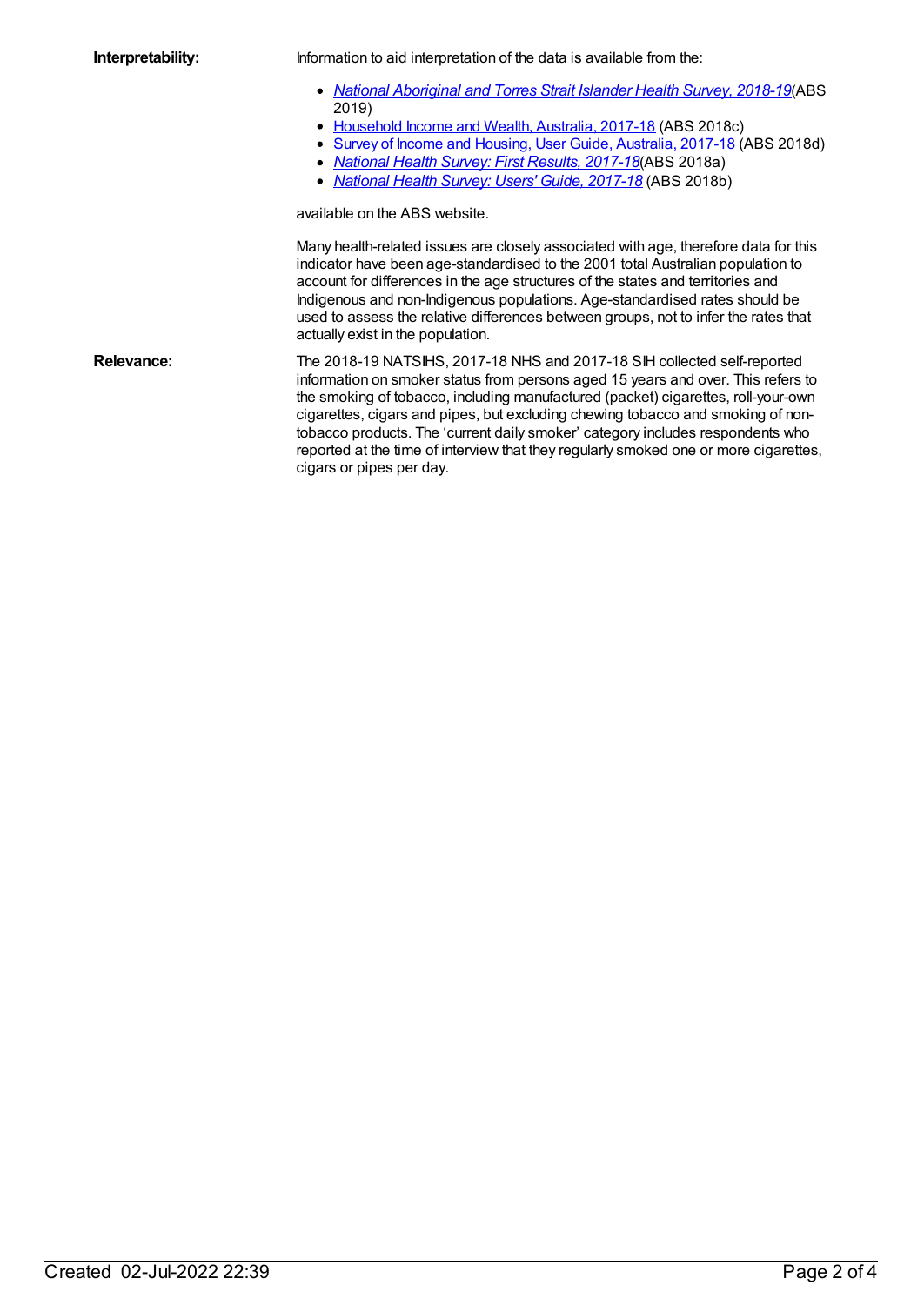**Accuracy:** The NATSIHS was conducted in all states and territories, including very remote areas. Non-private dwellings such as hotels, motels, hospitals, nursing homes and short-stay caravan parks were excluded from the survey. The final response rate for the 2018-19 NATSIHS was 73.4%. Results are weighted to account for nonresponse.

> The NHS was conducted in all states and territories, excluding very remote areas. Non-private dwellings such as hotels, motels, hospitals, nursing homes, and shortstay caravan parks were also not included in the survey. The exclusion of persons usually residing in very remote areas has only a minor effect on estimates for individual states and territories, except for the Northern Territory where such persons make up approximately 20% of the population. The response rate for the 2017-18 NHS was 76.0%. Results are weighted to account for non-response.

For the 2017-18 NHS cycle, the smoking questionnaire module was used in both the NHS and the 2017-18 Survey of Income and Housing (SIH) to produce a larger sample size for more accurate smoker status estimates. The pooled dataset is known as the National Health Survey and Survey of Income and Housing (NHIH) and contains data items common to both NHS and SIH such as age, sex, country of birth and those from the smoking module.

The 2017-18 SIH collected information by personal interview from usual residents aged 15 years and over of private dwellings in urban and rural areas of Australia (excluding very remote areas). Non-private dwellings such as hotels, motels, hospitals, nursing homes and short-stay caravan parks were excluded from the survey. The response rate for the 2017-18 SIH was 75.7%. Results are weighted to account for non-response.

As data are drawn from a sample survey, data for the indicator are subject to sampling error. Sampling error occurs because only a small proportion of the population is used to produce estimates that represent the whole population. Sampling error can be reliably estimated as it is calculated based on the scientific methods used to design surveys.

Estimates should be considered with reference to their corresponding relative standard error (RSE) of estimate Estimates with an RSE of estimate between 25% and 50% should be used with caution. Estimates with an RSE of estimate over 50% are considered too unreliable for general use.

Proportions should be considered with reference to their corresponding 95% margin of error (MOE) of proportion (or 95% confidence interval). The proportion combined with the MOE of proportion defines a range which is expected to include the true population value with a given level of confidence. This is known as the confidence interval. Proportions with an MOE of proportion greater than 10 percentage points indicate that the range in which the true population value is expected is relatively wide and are subject to high sample variability. Particular consideration should be given to the MOE of proportion when using them. Depending on how the proportion is to be used, an MOE of proportion greater than 10 percentage points may be considered too large to inform decisions. In addition, proportions with a corresponding standard 95% confidence interval that includes 0% or 100% are usually considered unreliable for most purposes.

**Coherence:** The methods used to construct the indicator are consistent and comparable with other collections and with international practice. The NATSIHS and NHS collected a range of other health-related information that can be analysed in conjunction with smoker status.

> Other non-ABS collections, such as the National Drug Strategy Household Survey (NDSHS), report estimates of smoker status. Results from the recent NDSHS in 2016 show slightly different estimates for current daily smoking than the 2017–18 NHS. These differences may be due to the greater potential for non-response bias in the NDSHS and the differences in collection methodology.

#### **Source and reference attributes**

**Submitting organisation:** Australian Bureau of Statistics